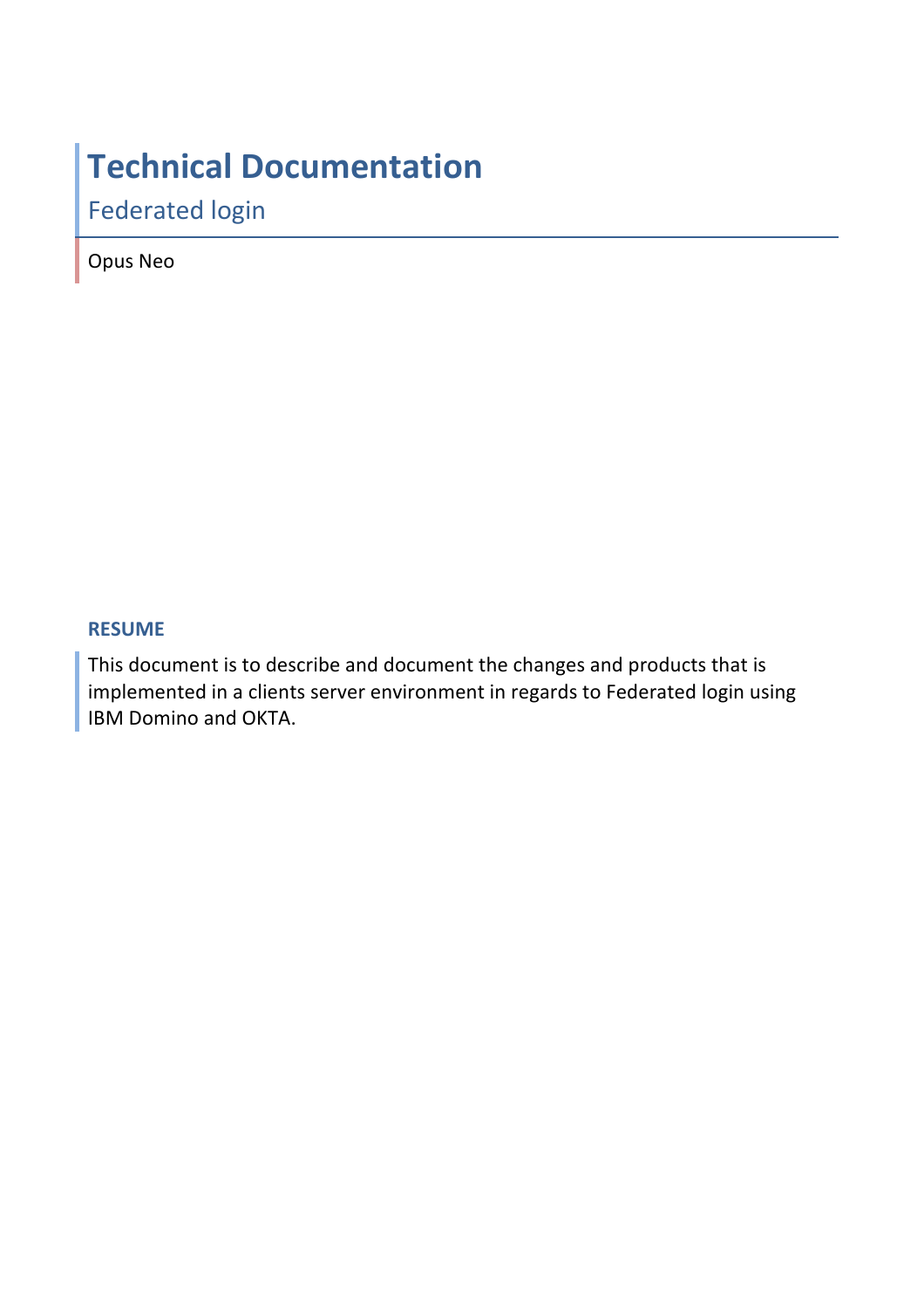

Opus Neo Aps Dr. Neergaards Vej 5B 2970 Hoersholm

+45 70 27 10 66 info@opusneo.dk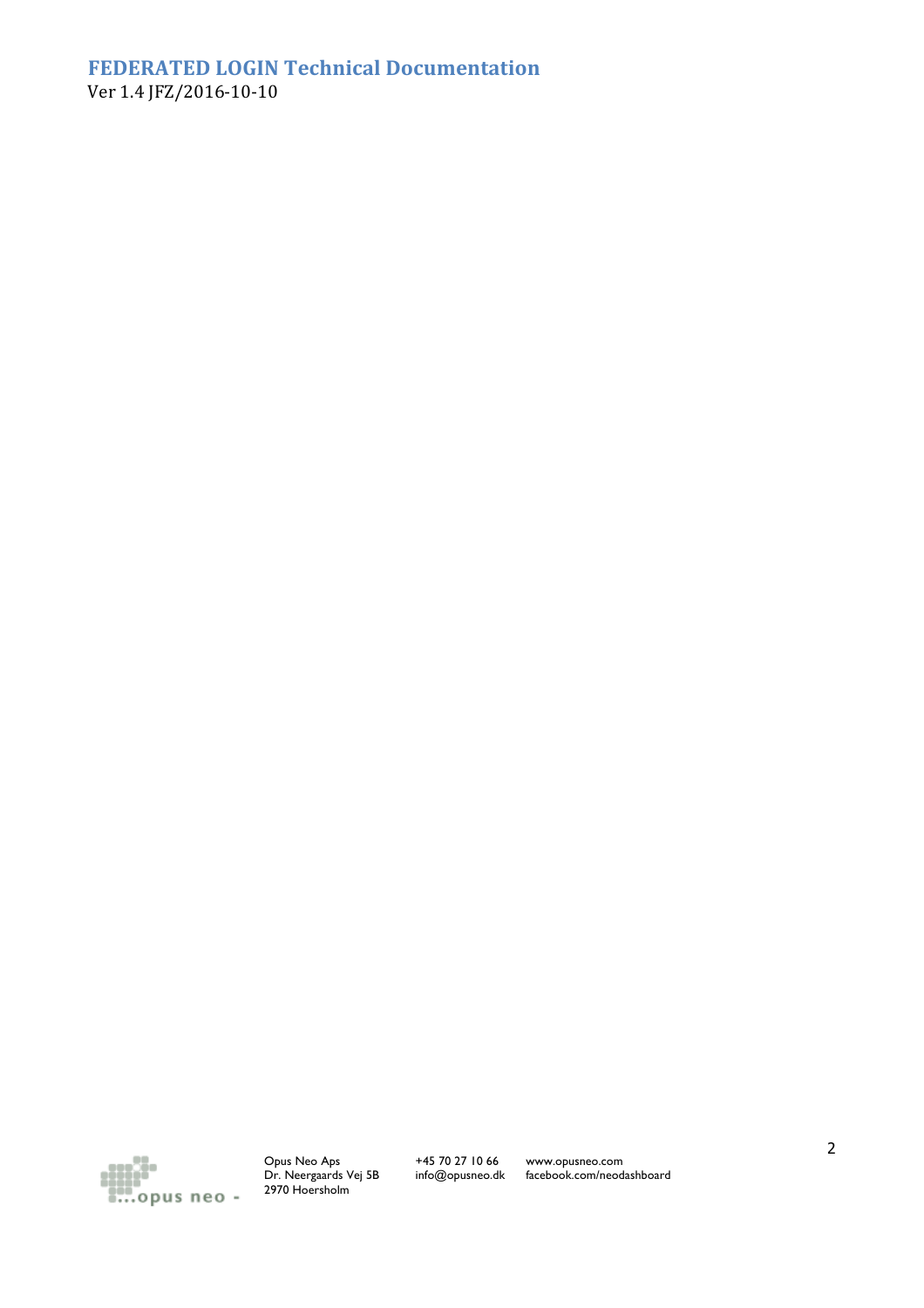# **Table Of Content**

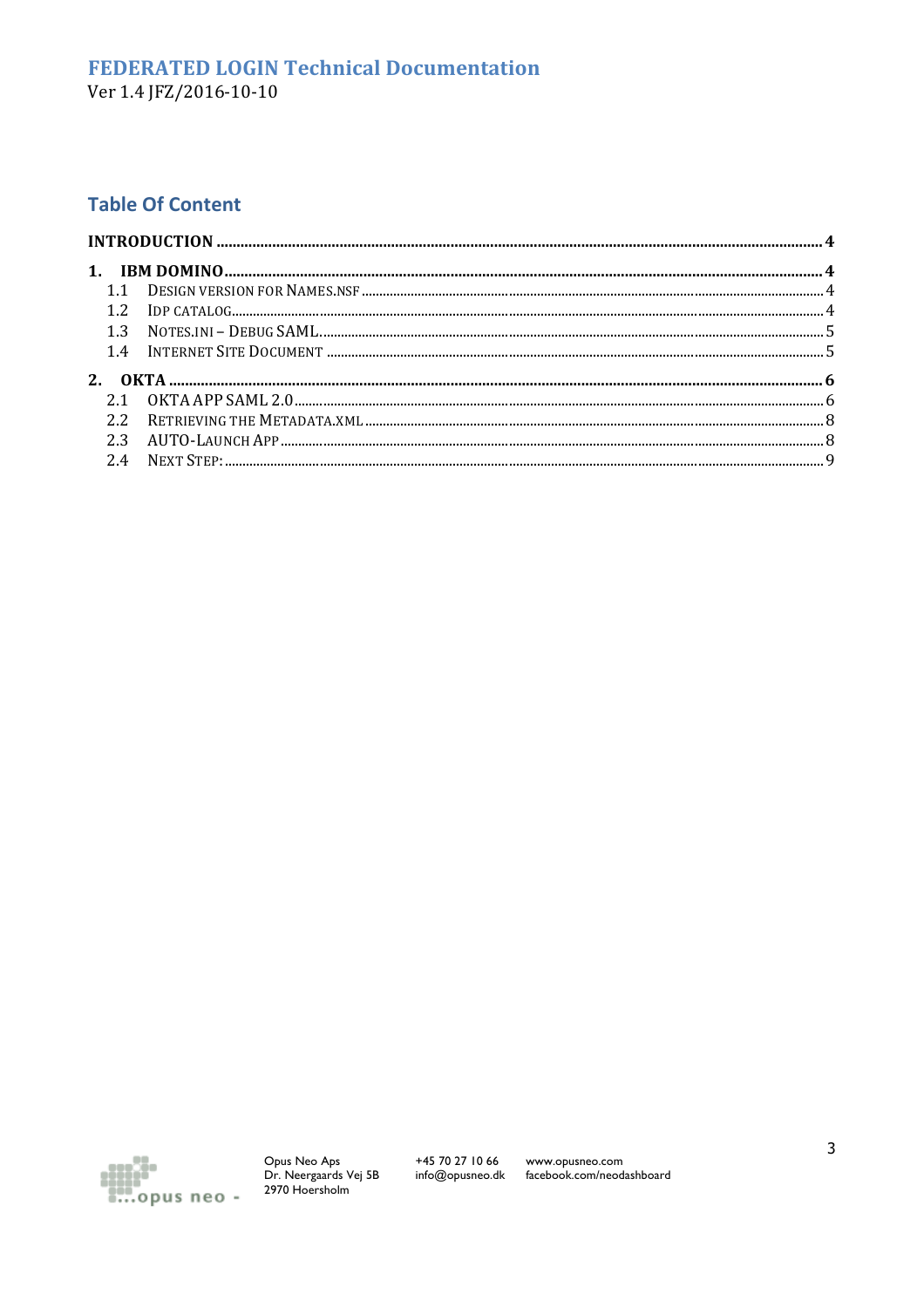# **FEDERATED LOGIN Technical Documentation**

Ver 1.4 JFZ/2016-10-10

# **Introduction**

This document is to describe and document the changes and products that has been implemented by Opus Neo in the client server environment in regards to Federated Login using IBM Domino and OKTA.

# **1. IBM Domino**

The implementations in IBM Domino requires experienced Domino Administrator knowledge. When relevant, links to the standard documentation from IBM is added.

#### **1.1 Design version for Names.nsf**

Verify that design is based on the StdRxxxPublicAddressBook Template 9.0.1, 09/09/2013 or newer on your web server. From this version Domino is SAML enabled.

| <b>Inheritance</b>                                |                                        |
|---------------------------------------------------|----------------------------------------|
| $\mathsf{r}'$ Inherit design from master template |                                        |
|                                                   | Template name StdR4PublicAddressBook   |
|                                                   | Template version is 9.0.1 (09/09/2013) |

## **1.2 Idp catalog**

Create a new Idp catalog database based on the template. Follow the instructions here to:

- Create Idpcat.nsf
- Add Idp config document
- **NOTE!** Choose "TFIM" as the Fedaration Product

How to retrieve the Metadata.xml file is described in section 2.2. **NOTE!** Check the certificate string in Notepad as there can be hidden carriage returns in the text

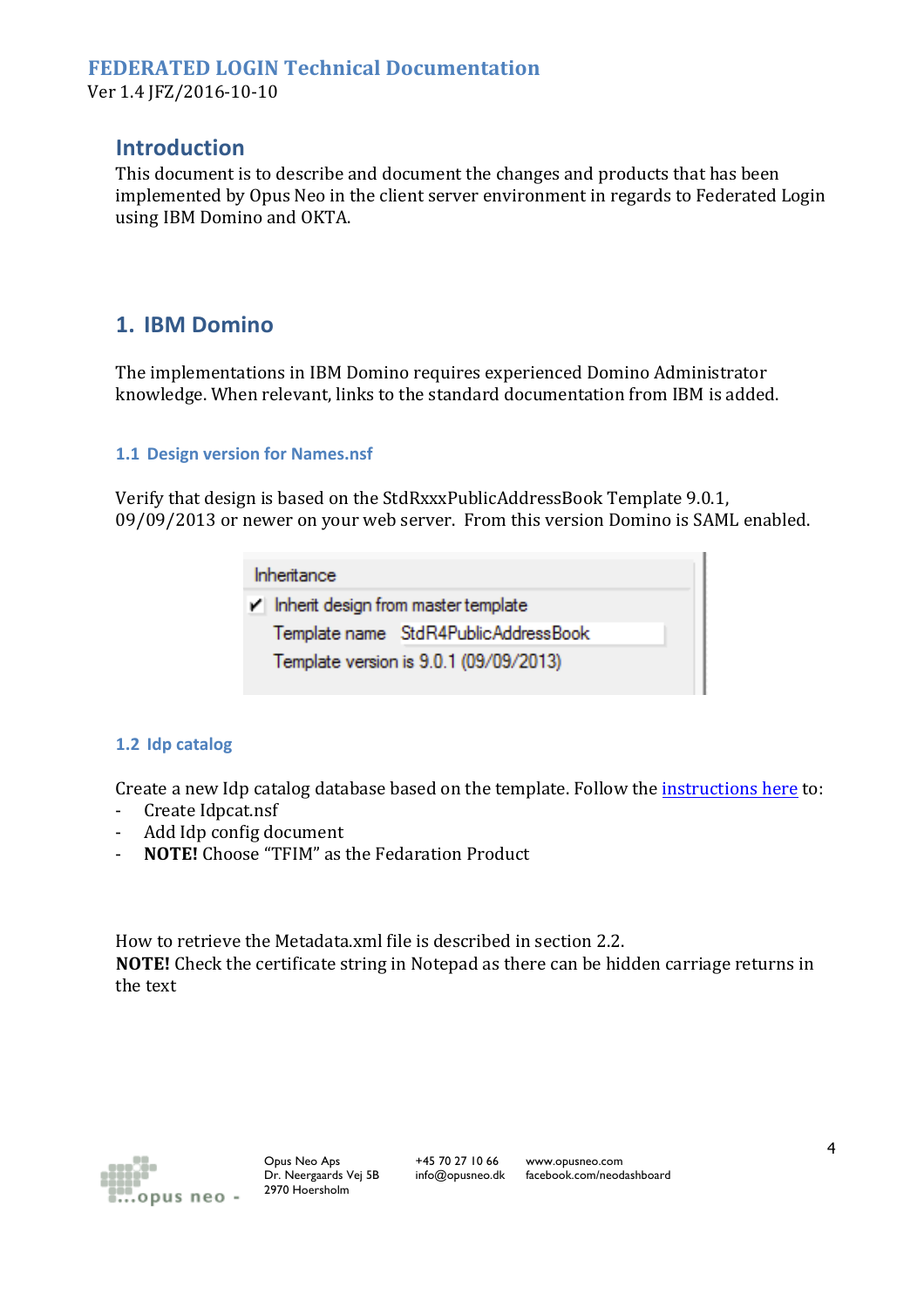#### 1.3 Notes.ini - Debug SAML

For debugging purposes, insert the following settings in Notes.ini on the SAML server:

DEBUG\_SAML=31

#### **Other SAML Settings:**

SAML\_NotOnOrAfterSkewInMinutes=[#] Allows extra minutes in the 'not on or after' timestamp check on the SAML assertion.

SAML\_NotBeforeSkewInMinutes=[#] Allows extra minutes in the 'not before' timestamp check on the SAML assertion.

 $0x0001$  (1) -Debug output contains information from http side.  $0x0002$  (2) -Debug output contains SAML parse information.  $0x0004$  (4) -Debug output only contains errors.  $0x0008(8)$  -Debug to dump decoded assertion.  $0x0010$  (16) -Debug to trace idpcatactivity 0x0020 (32) -Trace replay prevention  $0x0080$  (128) -Dump the entire XML tree  $0x0100$  (256) -Dump canonicalizedbuffers  $0x0200$  (512) -Debug for the library sort  $0x0800$  (2048) -Debug for namespace use 0x2000 (8192) -Debug output for certificate management

#### **1.4 Internet Site Document**

Create a new Internet Site Document or use an existing document for your site. Follow the instructions here.

NOTE! Verify your Internet Site is working before switching to SAML

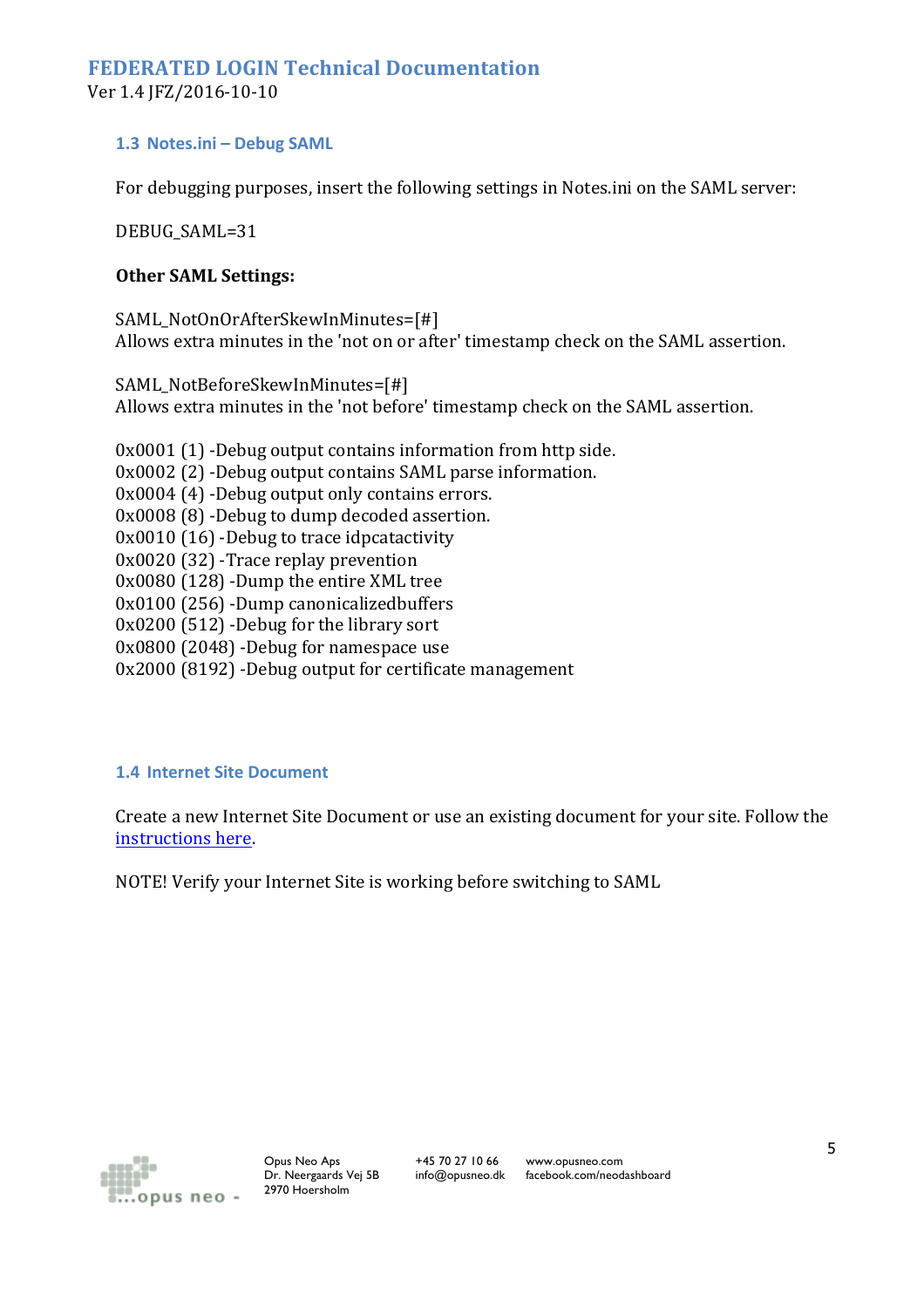# **2. OKTA**

#### **2.1 OKTA APP SAML 2.0**

Create a new App using the "SAML App integration Wizard". Start by clicking the "Create New App" button:



#### Choose SAML 2.0 to start the wizard.

**III** Add Application AI A B C D E F G H I J K L M N O P Q R S T U \ Q Search for an application

| Can't<br>Crea            | Create a New Application Integration |                                                                           | × |
|--------------------------|--------------------------------------|---------------------------------------------------------------------------|---|
| Apps yo                  |                                      |                                                                           |   |
|                          | Sign on method                       | Secure Web Authentication (SWA)                                           |   |
|                          |                                      | Users credentials to sign in. This integration works with most apps.      |   |
| <b>INTEGRATION PR</b>    |                                      | SAML <sub>2.0</sub><br>$\bullet$                                          |   |
|                          |                                      | Uses the SAML protocol to log users into the app. This is a better option |   |
| <b>Supports SAML</b>     |                                      | than SWA, If the app supports it.                                         |   |
| <b>Supports Provisio</b> |                                      |                                                                           |   |

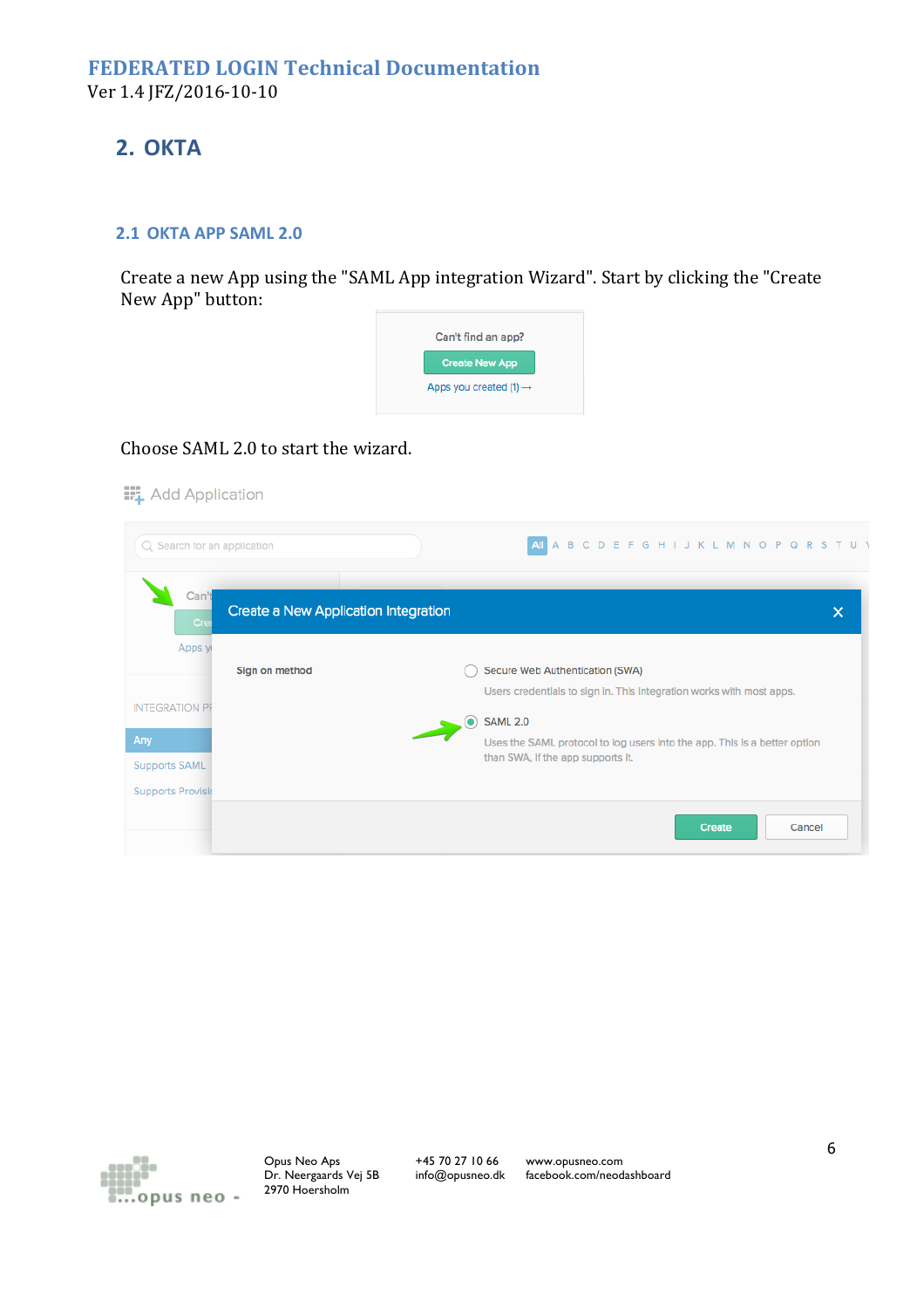# **FEDERATED LOGIN Technical Documentation**

Ver 1.4 JFZ/2016-10-10

Fill in the appropiate fields for your setup. The settings are included in the source for the metadata.xml file:

|                              |                                                     | What does this form do?                                                                 |
|------------------------------|-----------------------------------------------------|-----------------------------------------------------------------------------------------|
| <b>GENERAL</b>               |                                                     | This form generates the XML needed for<br>the app's SAML request.                       |
| Single sign on URL @         | .com/names.nsf?SAMLLogin<br>http                    | Where do I find the info this form needs?                                               |
|                              | ✓<br>Use this for Recipient URL and Destination URL | The app you're trying to Integrate with<br>should have its own documentation on         |
| Audience URI (SP Entity ID)  | http<br><b>The Manufacturer</b>                     | using SAML. You'll need to find that doc,<br>and it should outline what information you |
| Default RelayState           | htt<br><b>I.com</b>                                 | need to specify in this form.                                                           |
|                              | If no value is set, a blank RelayState is sent      | Okta Certificate                                                                        |
| Name ID format @             | <b>EmailAddress</b><br>$\overline{\mathbf v}$       | Import the Okta certificate to your Identity<br>Provider if required.                   |
| Application username         | Email<br>▼                                          | ↓ Download Okta Certificate                                                             |
|                              | <b>Hide Advanced Settings</b>                       |                                                                                         |
| Response <sup>@</sup>        | Signed<br>$\overline{\mathbf{v}}$                   |                                                                                         |
| <b>Assertion Signature</b>   | Signed<br>v                                         |                                                                                         |
| Signature Algorithm          | RSA-SHA256<br>$\overline{\mathbf v}$                |                                                                                         |
| Digest Algorithm             | <b>SHA256</b><br>÷                                  |                                                                                         |
| <b>Assertion Encryption</b>  | Unencrypted<br>▼                                    |                                                                                         |
| Enable Single Logout         | Allow application to initiate Single Logout         |                                                                                         |
| Authentication context class | X.509 Certificate<br>÷                              |                                                                                         |
| Honor Force Authentication   | <b>No</b><br>÷                                      |                                                                                         |
| SAML Issuer ID               | http://www.okta.com/\$[org.externalKey]             |                                                                                         |



Opus Neo Aps Dr. Neergaards Vej 5B 2970 Hoersholm

+45 70 27 10 66 info@opusneo.dk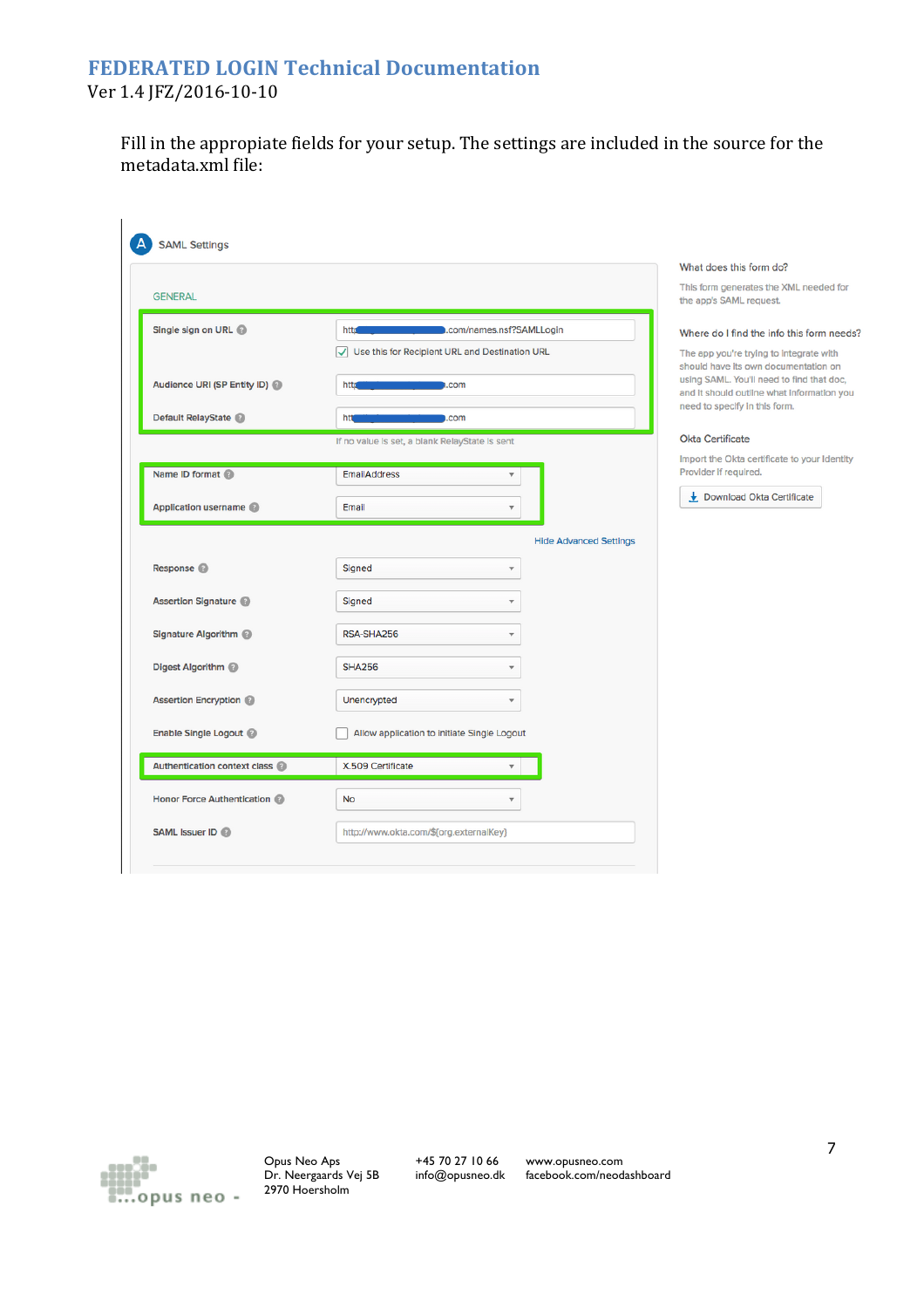#### **2.2 Retrieving the Metadata.xml**

| <b>Gokta</b>     |                                |                                                                                                                                                                                              |                                                         |                 | Jan Zeuthen[Oktaadmin] · Caledonia |                 |
|------------------|--------------------------------|----------------------------------------------------------------------------------------------------------------------------------------------------------------------------------------------|---------------------------------------------------------|-----------------|------------------------------------|-----------------|
| <b>Dashboard</b> | People                         | <b>Applications</b>                                                                                                                                                                          | <b>Devices</b>                                          | <b>Security</b> | <b>Reports</b>                     | <b>Settings</b> |
| Home             | <b>Self Service</b>            |                                                                                                                                                                                              |                                                         |                 |                                    |                 |
|                  | Í                              | Template SAML 2.0 App - Domino9<br>Active<br>K                                                                                                                                               | <b>View Log</b>                                         |                 |                                    |                 |
| General          | Sign On                        | Mobile<br>Import                                                                                                                                                                             | People                                                  | Groups          |                                    |                 |
| Settings         |                                |                                                                                                                                                                                              |                                                         |                 |                                    | Edit            |
|                  | <b>SIGN ON METHODS</b>         | The sign-on method determines how a user signs into and manages their credentials for an application. Some<br>sign-on methods require additional configuration in the 3rd party application. |                                                         |                 |                                    |                 |
| $\odot$ SAML 2.0 |                                |                                                                                                                                                                                              |                                                         |                 |                                    |                 |
|                  | <b>Default Relay State</b>     |                                                                                                                                                                                              | All IDP-initiated requests will include this RelayState |                 |                                    |                 |
| ⊜                | <b>View Setup Instructions</b> | SAML 2.0 is not configured until you complete the setup instructions.<br>Identity Provider metadata is available if this application supports dynamic configuration.                         |                                                         |                 |                                    |                 |

The text "Identity Provider metadata" is the link for the Metadata.xml file.

#### **2.3 AUTO-Launch App**

After testing the SAML assertion successfully, you can enable the App to Auto-Launch after the user logs in.

From Okta Help:

Admins can now auto-launch a specific app for all end users at sign in. Previously, this option was only available to end users. Now, admins can access this option from the specific <*App*> page > General tab > App Settings, as detailed in Using the Okta Applications Page.

Note: Checking this option only affects end users that are newly assigned to the app. Previously assigned users must manually choose auto-launch by accessing the app chiclet *<App>* **Settings** button.



Opus Neo Aps Dr. Neergaards Vej 5B 2970 Hoersholm

+45 70 27 10 66 info@opusneo.dk